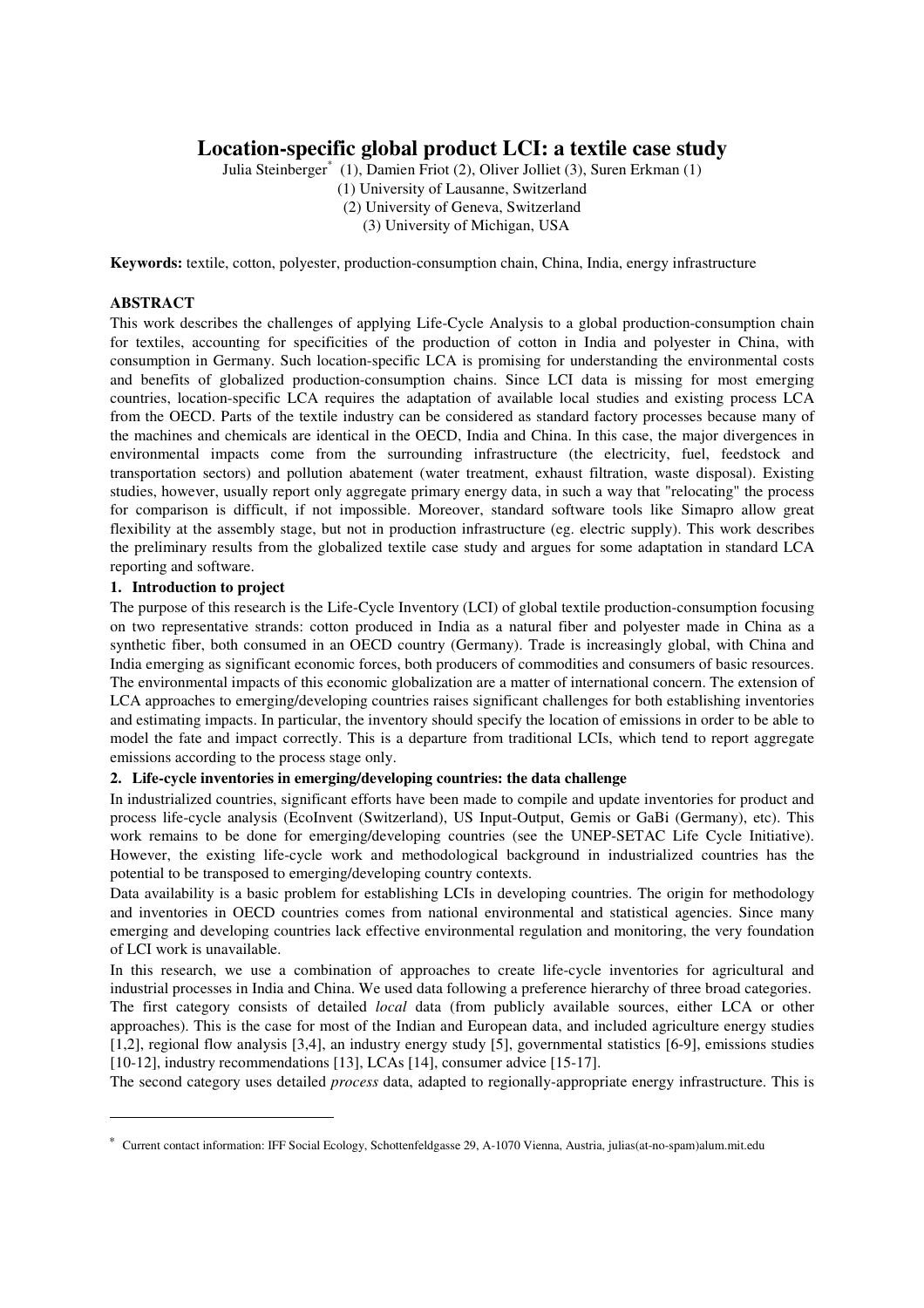the case for the Chinese part of the study, where we used existing Indian data if no Chinese data was available, and existing European or USA studies [18,19], if neither Chinese nor Indian were possible.

The last category is an existing LCA database (EcoInvent [20]) when no detailed process data was found. This is the case for infrastructure components (buildings and machines) as well as some basic chemicals. For some processes, we used EcoInvent processes as a backbone, only substituting the electric origin and some known differences for inputs and emissions.

## **3. System description, functional unit, boundaries**

The scope of the study encompasses the production, use and disposal of cotton garments manufactured in India and polyester garments manufactured in China. Cotton and polyester are the global textile industry's principal natural and synthetic fibers. The use phase is located in Germany. The specific garments are a colored cotton Tshirt and a colored polyester jacket. These correspond to two separate product and two separate functions which cannot be directly compared. However, the differences in their production and uses are illustrative of the importance and variability of the use phase in this product system.

The functional unit is taken to be  $100$  days of one garment being worn. This corresponds to wearing a garment 2 days a week during half a year for 2 years and is understood to be a reasonable lifetime for a garment. Garment lifetimes are controlled not only by the durability and use of the product, but by fashion or appearance imperatives. No fabric recycling is considered.

The system boundaries include chemicals, packaging, water and commercial energy used at each principal phase (fiber production, spinning, knitting, dyeing, apparel manufacture, washing, drying), transportation between phases and infrastructure (machines and buildings) and resulting emissions to nature beyond the field or factory boundaries. The retail phase is not included, but is understood not to contribute significantly. A detailed description of textile manufacturing can be found in [21].

The use phase of a cotton T-shirt and polyester jacket differ considerably: the cotton T-shirt is washed much more often (every two wearings or 50 times, in this study), whereas the polyester jacket is only washed 2 or 3 times a season (6 times total in this study). Dryers are used roughly 75% as often as washers [22].

# **4. Summary of results: atmospheric emissions**

This work was focused on a few major atmospheric emissions: CO2, SO2, NOx and particulates. These tend to track with commercial energy use such as electricity and transportation. The results are shown for CO2 and SO2 in Table 1 for a cotton T-shirt (A,B,C,D) and a polyester jacket (E).

| <b>Scenario</b><br>Functional Unit: 100 days of a garment being<br>worn. | A: Cotton.<br>warm<br>washing,<br>machine<br>drying,<br>inefficient | B: Cotton,<br>cool<br>washing,<br>air drying,<br>inefficient | C: Cotton,<br>warm<br>washing,<br>air drying,<br>efficient | D: Cotton,<br>cool<br>washing,<br>machine<br>drying,<br>efficient | E: Polyester.<br>warm-<br>washing,<br>machine<br>drying,<br>inefficient |
|--------------------------------------------------------------------------|---------------------------------------------------------------------|--------------------------------------------------------------|------------------------------------------------------------|-------------------------------------------------------------------|-------------------------------------------------------------------------|
| <b>Material</b>                                                          | <b>Cotton</b>                                                       | Cotton                                                       | Cotton                                                     | <b>Cotton</b>                                                     | <b>Polyester</b>                                                        |
| Function                                                                 | T-shirt                                                             | T-shirt                                                      | T-shirt                                                    | T-shirt                                                           | Jacket                                                                  |
| Weight (kg)                                                              | 0.25                                                                | 0.25                                                         | 0.25                                                       | 0.25                                                              | 0.5                                                                     |
| Appliance rating                                                         | C                                                                   | C                                                            | A                                                          | A                                                                 | C                                                                       |
| Number of washings                                                       | 50                                                                  | 50                                                           | 50                                                         | 50                                                                | 6                                                                       |
| Temperature of washing (degrees Celsius)                                 | 60                                                                  | 40                                                           | 60                                                         | 40                                                                | 60                                                                      |
| Number of machine dryings                                                | 37.5                                                                |                                                              | --                                                         | 37.5                                                              | 4.5                                                                     |
| Total Fossil CO2 emissions (kg)                                          | 12.9                                                                | 6.7                                                          | 7.3                                                        | 9.9                                                               | 10.1                                                                    |
| Fraction <b>producing</b> country (India or<br>China)                    | 37%                                                                 | 70%                                                          | 65%                                                        | 48%                                                               | 79%                                                                     |
| Fraction consuming country (Germany)                                     | 63%                                                                 | 29%                                                          | 34%                                                        | 52%                                                               | 19%                                                                     |
| Fraction Rest of World                                                   | $0\%$                                                               | $1\%$                                                        | 1%                                                         | $1\%$                                                             | $1\%$                                                                   |
| Total SO2 emissions (g)                                                  | 31.4                                                                | 25.3                                                         | 25.9                                                       | 28.2                                                              | 45.8                                                                    |
| Fraction producing country (India or<br>China)                           | 72%                                                                 | 89%                                                          | 87%                                                        | 80%                                                               | 93%                                                                     |
| Fraction consuming country (Germany)                                     | 27%                                                                 | 9%                                                           | 11%                                                        | 18%                                                               | 4%                                                                      |
| Fraction Rest of World                                                   | $1\%$                                                               | 2%                                                           | 1%                                                         | 1%                                                                | 3%                                                                      |

Table 1: CO2 and SO2 emissions from the production and consumption of a cotton T-shirt and a polyester jacket worn for 100 days.

The CO2 emissions track the electric consumption along the textile chains, since Germany, India and China all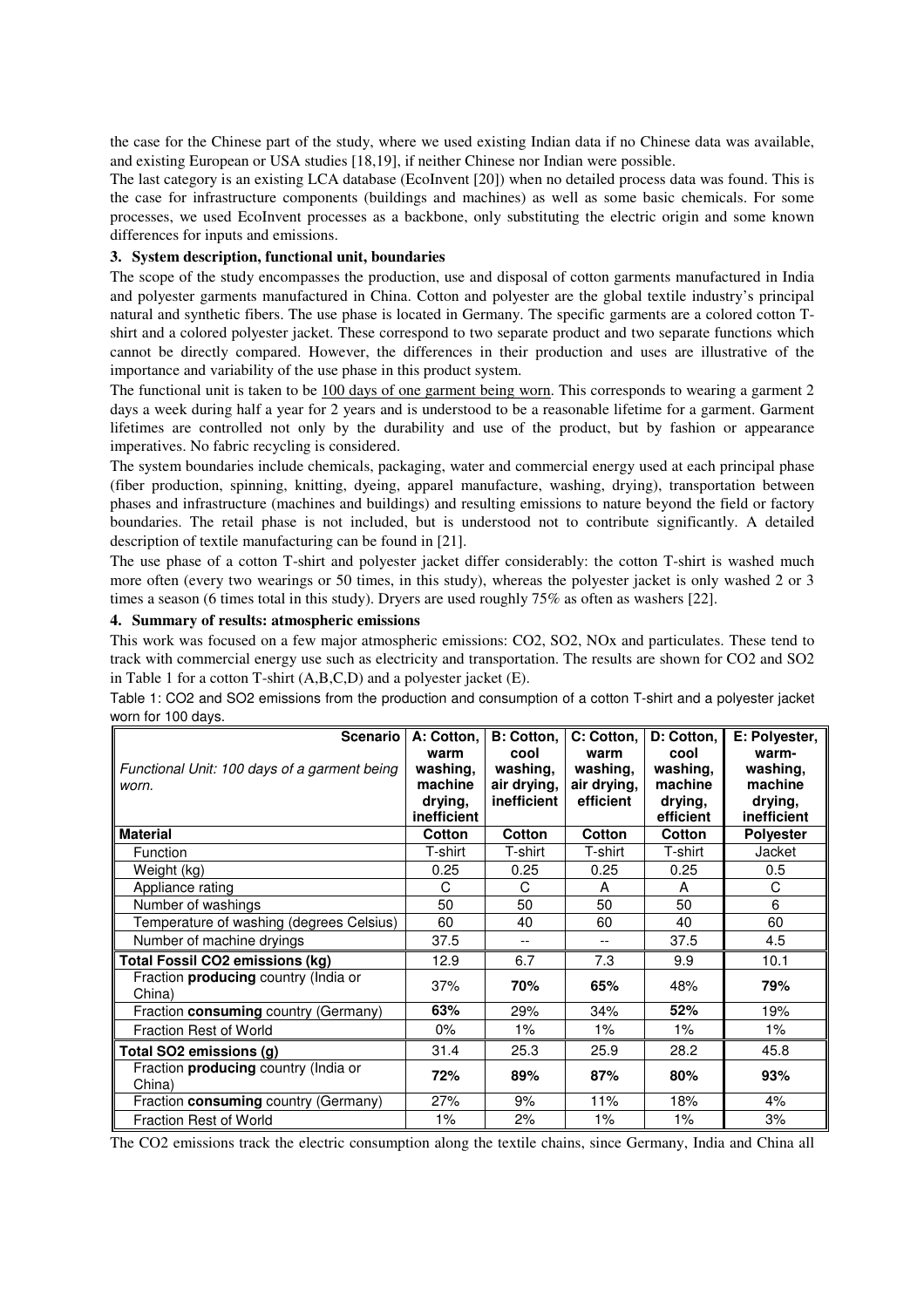have coal-dominated power sectors. Despite the fact that the functional units of a cotton T-shirt and a polyester jacket are different, the contrast between the emission fractions of the production and consumption phases is noteworthy and striking. The CO2 emissions for a cotton T-shirt and polyester jacket washed and dried with C rated appliances (A and E)[16,17] show opposite behavior in the geographic distribution of emissions: the frequent washing and drying in the consuming country of a cotton T-shirt is responsible for over 60% of the total lifetime emissions, whereas since the polyester jacket is washed more seldom, the consuming country emissions account for less than 20% of the total. By examining scenarios B, C and D, we conclude the most important factors in reducing use phase emissions are (1) air-drying vs. machine drying, (2) the temperature of washing and finally the appliance rating. By switching to air-drying and reducing the washing temperature from 60 to 40 degrees, the total CO2 emissions are almost halved. This highlights the importance of developing laundry detergents which are effective at lower temperatures. Another consideration is the necessity of frequent washings. If a garment requires less washing (for example through resistance to stains or sweat), the use phase impact will be correspondingly lowered.

The SO2 emissions exhibit very different behavior, reflecting not only the coal-based source of the country's power sector, but the existence of emissions-control technology. The lack of effective emissions abatement in China and India causes the production phase to be responsible for over 70% of the sulfur dioxide emissions for both cotton and polyester garments.

The relative fractions of the production and use phase emissions is reflects the choice of the functional unit (see section (3)). If a garment is kept longer, the relative importance of the use phase will also increase. The environmental impact *per day* of a garment being worn will decrease, however, since the environmental impact of the initial production phase will be distributed over a longer use phase.

Overall, in terms of the main atmospheric emissions, the origin of the electricity is the most crucial factor. The key issues are the fuel source (coal being particularly problematic), filtration technology for SO2 and NOx, the efficiency of production and the transmission and distribution (electric grid) losses. In terms of life-cycle management of a globalized production-consumption chain, understanding the local electric sector's impact is of the highest importance. Despite the global nature of the production-consumption chains, transportation is much less significant (accounting for at most 6% of CO2 emissions, mostly domestic in India, and 3% of SO2 emissions).

## **5. Linking inventory and impacts in emerging/developing countries**

Severe water pollution is a known potential consequence of the production and use of textile products: at the production stage, dye-laden effluents require treatment (lacking in India and in China), at the consumption stage, eutrophication results from discharge of laundry detergent.

The textile industry uses many specialty chemicals. Pesticides are massively used in cotton cultivation and reactive dyes are used for dyeing. The exact quantities and formulations are not publicly available, but the resulting severe health damage is documented [23-25] [26-28]. Previous LCA work has attempted to understand the production phase of such specialty chemicals [29,30] and their fate in a river system [31], but unfortunately does not address the topic of fate and impact when these chemicals are massively discharged into the environment. So far the most comprehensive effort at modeling pesticide impacts through a product LCA was done on bananas in Costa Rica [32]. This work relies on detailed data, in the absence of which a life-cycle approach cannot be expected to produce reliable health and ecosystem results. One must be cautious not to draw conclusions from lack of data and impact factors.

In India and China, workplace safety is much lower than in Europe or the USA. Worker exposure to dangerous chemicals and emissions is thus much more prevalent. Another health effect within the cotton workplace is byssinosis [33,34], a respiratory disease due to exposure to cotton fibers. An LCA assessing damage beyond the factory walls or outside the crop field will thus miss significant human health impacts. In these cases, health studies of affected populations are necessary to complement the LCA findings.

Salt is used in the reactive dyeing of cotton textile. Despite some efforts at salt recovery, large quantities are discharged in the wastewater. This has led to the salinization of local drinking and agricultural water [35] with health and ecosystem impacts. However, salinization is not a traditional impact category of LCA, despite being a severe problem in many emerging/developing countries. The volume of water used for textile is an environmental concern of its own. One of the largest scale environmental disasters, the drying up of Aral Sea, is a direct result of cotton irrigation in Central Asia. However, for such an impact to be brought to light by an LCA, the water usage of a process must be related to the local geographical conditions.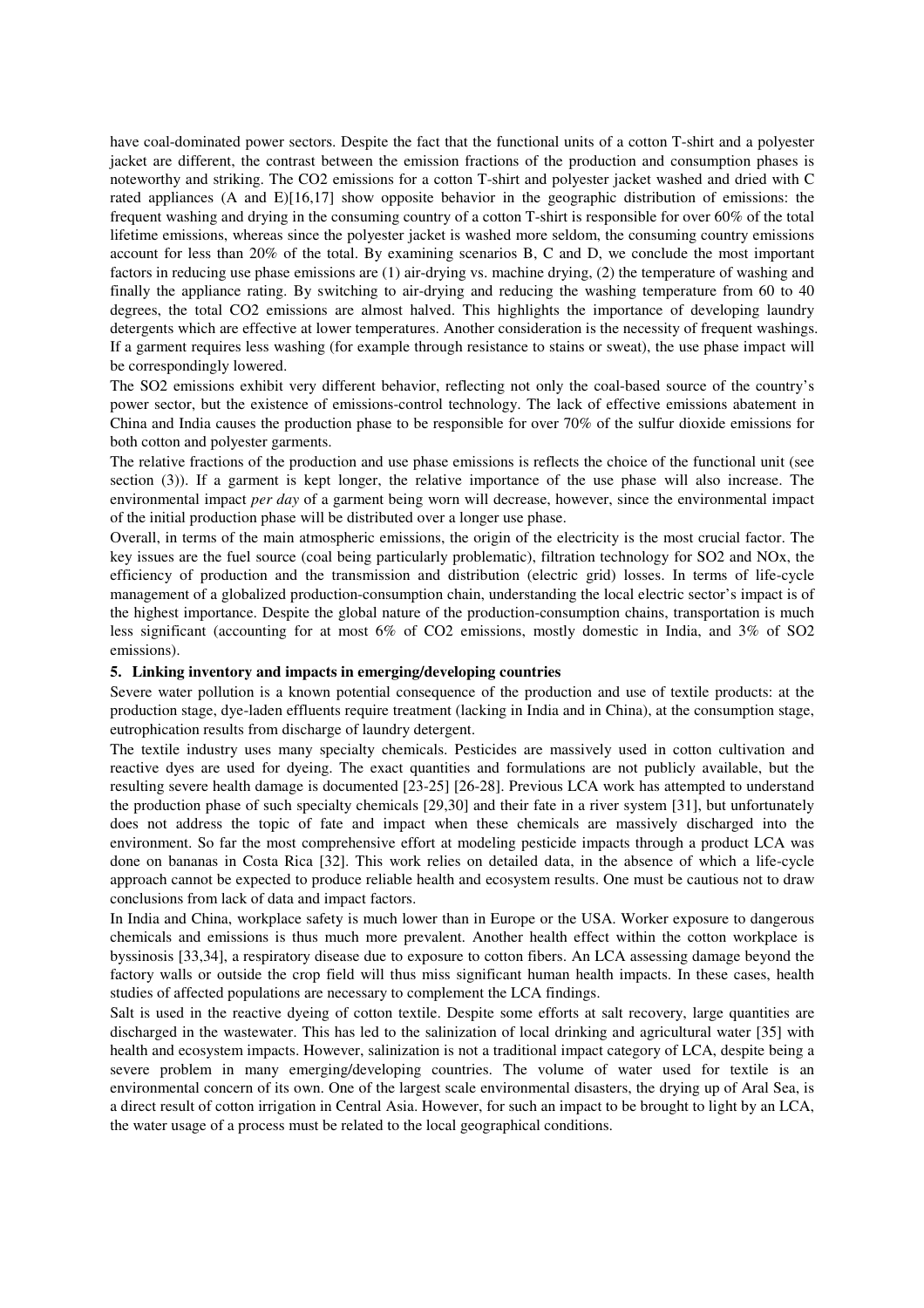#### **6. Recommendations for LCI reporting**

Applying life-cycle approaches to global production-chains is very promising. In order to apply the existing databases and studies to emerging/developing country contexts, some modifications to standard reporting and database manipulation are necessary.

In the case of similar manufacturing processes, a LCI done in one country can be used for another where the data may be lacking. However, this is only the case of the data is reported in a way that permits transposition. In particular, instead of reporting only primary energy use, it is necessary to include intermediate commercial energy forms, such as electricity, heat and transportation.

In terms of process modeling, existing software allows flexibility at the assembly stage, but not at the underlying infrastructure stage. For the purposes of allowing the transfer of existing LCA inventories to emerging/ developing countries, new software developments should allow the rapid change of electricity mixes and transportation emissions.

# **7. Acknowledgements**

This work is part of the project "Tracking Environmental Impacts of Consumption", a collaboration between: in Switzerland, the Universities of Lausanne and Geneva and the United Nations Environmental Programme GRID; in the USA, the University of Michigan. This project was partly funded by a grant from Geneva International Academic Network (GIAN). This work includes results from student projects by Priti Nigam and César Lador of EPFL (Switzerland). We would also like to thank Dr. Isabelle Blanc at the University of Lausanne, Dr. Manuele Margni at the École Polytechnique de Montréal and Vincent Rossi of Ecointesys for helpful discussions.

#### **References**

- [1] S. Singh, S. Singh, C. J. S. Pannu, and J. Singh, Optimization of energy input for raising cotton crop in Punjab, Energy Conversion & Management, 41 (2000) 1851-1861.
- [2] H. Singh, D. Mishra, N. M. Nahar, and M. Ranjan, Energy use pattern in production agriculture of a typical village in arid zone, India: part II, Energy Conversion & Management, 44 (2003) 1053-1067.
- [3] S. Erkman and R. Ramaswamy, Case Study Of The Textile Industry In Tirupur (Chapter 5), Applied Industrial Ecology - A New Platform for Planning Sustainable Societies (Focus on Developing Countries with Case Studies from India)*,* Aicra Publishers, Bengalore, India, 2003.
- [4] R. Ramaswamy, G. Naik, P. Gouda, J. Patil, and L. Gowda, Industrial Ecology & Agro-Industrial Policy: Study of agro-industrial systems, Karnataka, India, (2006) 1-107.
- [5] D. Lehmann Pollheimer, Switcher climate project: CO2-neutral T-shirt (Report preliminary study), (2006).
- [6] J. Sinton, D. Fridley, L. Jieming, J. Lewis, Z. Nan, and C. Yanxia, China Energy Databook version 6.0, http://china.lbl.gov, LBNL-55349 (2004).
- [7] TERI, TEDDY 2004/05: TERI Energy Data Directory & Yearbook, (2006).
- [8] CEA. Performance Review of Thermal Power Stations 2000-01. 2001. India, Central Electricity Authority. 1927.
- [9] CEA. CO2 Baseline Database, version 1.0. 2006. India, Central Electricity Authority. 2007.
- [10] M. L. Mittal and C. Sharma, Anthropogenic Emissions from Energy Activities in India: Generation and Source Characterization - Part I Emissions from thermal power generation in India (2004).
- [11] M. L. Mittal and C. Sharma, Anthropogenic Emissions from Energy Activities in India: Generation and Source Part II Emissions from vehicular transport in India (2004).
- [12] Mittal, M. L. Anthropogenic Emissions from Energy Activities in India: Generation and Source Characterization http://www.osc.edu/research/pcrm/emissions/index.shtml. 2006. Ohio Supercomputer Center (OSC), Program for Computational Reactive Mechanics (PCRM).
- [13] PMFAI, Statistics spraying schedule http://www.pmfai.org/spraying\_schedule.htm, (2006).
- [14] E. Saouter and G. van Hoof, A Database for the Life-Cycle Assessment of Procter & Gamble Laundry Detergents, International Journal of LCA, 7 (2002) 103-114.
- [15] J. Kaenzig and O. Jolliet, Consommation respectueuse de l'environnement, (2006) 1-113.
- [16] NEF. Calculating the benefit of energy efficient washing machines. 2007. UK, National Energy Foundation.
- [17] SFOE. L'étiquetteEnergie pour les sèche-linge (tumbler). 2006. Switzerland, Swiss Federal Office of Energy.
- [18] Franklin, Resource and Environmental Profile Analysis of a Manufacturerd Apparel Product Life Cycle Analysis (LCA): Woman's Knit Polyester Blouse, (1993).
- [19] Boustead, I. Ecoprofiles of selected manmade fibers. 1997. CIRFS.
- [20] R. Frischknecht and G. Rebitzer, The ecoinvent database system: a comprehensive web-based LCA database, Journal of Cleaner Production, 13 (2005) 1337-1343.